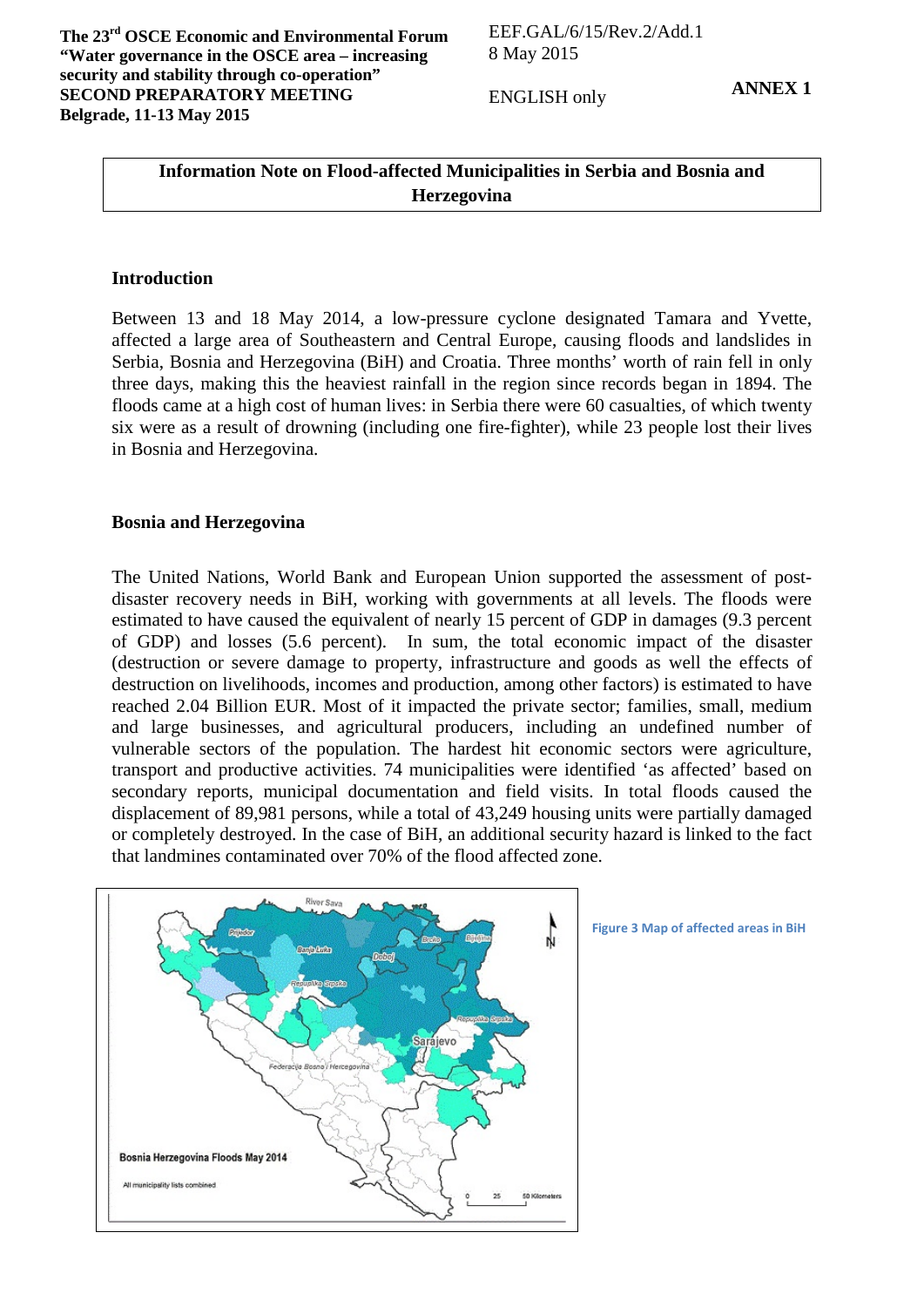**Bijeljina**. The city of Bijeljina was among the nine most affected areas during May 2014 floods. Some 35,000 – 40,000 inhabitants were directly under threat, of whom approximately 10,000 inhabitants were evacuated (some 1,500 people were housed in collective centres). The floods did not result in any fatalities, injuries or epidemics. Approximately 7,300 households, with approximately 6,700 housing units were inundated. 102 houses were totally destroyed. Also, 539 companies were under water, as well as two-thirds of arable land. Approximately 190 tons of carcasses of dead farm animals were removed during the clean-up operation. Overall, damages in Bijeljina were estimated to close to 10 million EUR.



**Figure 4 Bijeljina under water**

**Serbia** 



The Government of the Republic of Serbia conducted a postdisaster needs assessment after the floods and landslides that occurred at the end of May 2014. The European Union, the United Nations and the World Bank, provided financial and expert support to conduct the assessment. The assessment revealed that the total effects of the disaster in the 24 affected municipalities amounts to EUR 1,525 billion, of which EUR 885 million (57% of the total effects) represent the value of destroyed physical assets, and EUR 640 million (43% of the total) refer to losses in production. When considering the additional

**Figure 3 Map of Affected Areas in Serbia**